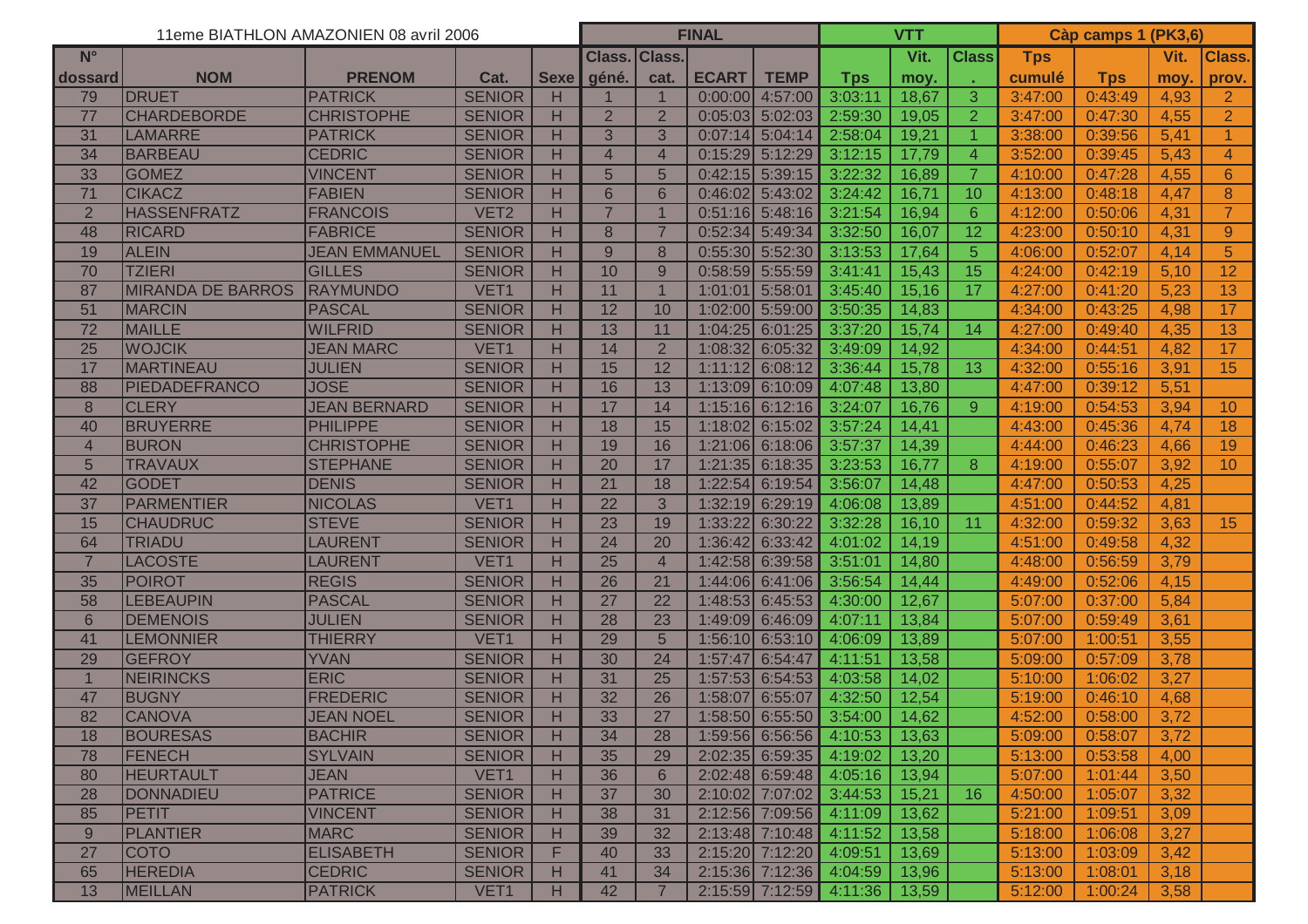| 63 | <b>DUFFAY</b>         | <b>DAVID</b>          | <b>SENIOR</b>    | H | 43              | 35             |                   | $2:16:06$ 7:13:06 | 4:01:04 | 14,19 | 5:09:00 | 1:07:56 | 3,18 |  |
|----|-----------------------|-----------------------|------------------|---|-----------------|----------------|-------------------|-------------------|---------|-------|---------|---------|------|--|
| 52 | <b>LEGOFF</b>         | <b>ERIC</b>           | <b>SENIOR</b>    | H | 44              | 36             |                   | 2:16:35 7:13:35   | 4:07:44 | 13,81 | 5:10:00 | 1:02:16 | 3,47 |  |
| 53 | <b>OHLMANN</b>        | <b>NICOLAS</b>        | <b>SENIOR</b>    | H | 45              | 37             |                   | 2:24:19 7:21:19   | 4:38:27 | 12,28 | 5:36:00 | 0:57:33 | 3,75 |  |
| 36 | <b>STEPHAN</b>        | <b>BRUNO</b>          | <b>SENIOR</b>    | H | 46              | 38             | 2:24:32 7:21:32   |                   | 4:35:07 | 12,43 | 5:31:00 | 0:55:53 | 3,87 |  |
| 81 | <b>LION</b>           | <b>MICHEL</b>         | VET1             | H | 47              | 8              | 2:34:54 7:31:54   |                   | 4:19:03 | 13,20 | 5:26:00 | 1:06:57 | 3,23 |  |
| 60 | <b>BROS</b>           | <b>EDOUARD</b>        | <b>SENIOR</b>    | н | 48              | 39             | 2:46:30 7:43:30   |                   | 4:31:00 | 12,62 | 5:44:00 | 1:13:00 | 2,96 |  |
| 26 | LENEPVEU              | <b>CYRIL</b>          | <b>SENIOR</b>    | н | 49              | 40             |                   | 2:47:56 7:44:56   | 4:15:05 | 13,41 | 5:31:00 | 1:15:55 | 2,85 |  |
| 75 | <b>CORREA DASILVA</b> | <b>LUIS CLAUDIO</b>   | <b>SENIOR</b>    | н | 50              | 41             | 2:52:39 7:49:39   |                   | 4:12:51 | 13,53 | 5:31:00 | 1:18:09 | 2,76 |  |
| 32 | WINQUEL               | <b>SEBASTIEN</b>      | <b>SENIOR</b>    | H | 51              | 42             | 3:00:46 7:57:46   |                   | 4:35:40 | 12,41 | 5:49:00 | 1:13:20 | 2,95 |  |
| 59 | <b>OSMANI</b>         | <b>RACHID</b>         | VET1             | н | 53              | 9              | 3:10:21 8:07:21   |                   | 4:57:48 | 11,48 | 6:02:00 | 1:04:12 | 3,36 |  |
| 61 | BENLKHAINOUCH         | <b>ELHASSANE</b>      | <b>SENIOR</b>    | H | 53              | 43             | $3:10:15$ 8:07:15 |                   | 4:25:57 | 12,86 | 6:02:00 | 1:36:03 | 2,25 |  |
| 57 | <b>MANIERE</b>        | <b>LUDOVIC</b>        | <b>SENIOR</b>    | H | 54              | 44             | 3:11:36           | 8:08:36           | 4:30:00 | 12,67 | 5:51:00 | 1:21:00 | 2,67 |  |
| 62 | <b>MESTRE</b>         | <b>MARC</b>           | VET <sub>1</sub> | н | $\overline{55}$ |                | 3:11:49 8:08:49   |                   | 4:25:58 | 12,86 | 5:38:00 | 1:12:02 | 3,00 |  |
| 76 | <b>DIROU</b>          | <b>GAETANT</b>        | <b>SENIOR</b>    | н | 56              | 45             | 3:12:08 8:09:08   |                   | 4:37:22 | 12,33 | 5:51:00 | 1:13:38 | 2,93 |  |
| 14 | <b>LAGARDE</b>        | <b>LAURENT EMMANU</b> | <b>SENIOR</b>    | H | 57              | 46             | 3:17:28 8:14:28   |                   | 4:38:28 | 12,28 | 5:54:00 | 1:15:32 | 2,86 |  |
| 84 | <b>LEBEUAN</b>        | <b>LIONEL</b>         | <b>SENIOR</b>    | H | 58              | 47             | 3:17:32 8:14:32   |                   | 4:56:16 | 11,54 | 6:02:00 | 1:05:44 | 3,29 |  |
| 24 | MERILHOU              | <b>ERIC</b>           | <b>SENIOR</b>    | H | 59              | 48             |                   | 3:21:28 8:18:28   | 4:48:23 | 11,86 | 6:02:00 | 1:13:37 | 2,93 |  |
| 22 | <b>DROUHIN</b>        | <b>HERVE</b>          | VET1             | H | 60              | 11             | $3:21:43$ 8:18:43 |                   | 4:29:25 | 12,69 | 5:54:00 | 1:24:35 | 2,55 |  |
| 11 | <b>GARCIA</b>         | <b>GILLES</b>         | <b>SENIOR</b>    | н | 61              | 49             | 3:41:17 8:38:17   |                   | 4:40:07 | 12,21 | 5:55:00 | 1:14:53 | 2,88 |  |
| 38 | <b>SCHMIDT</b>        | <b>FREDERIC</b>       | <b>SENIOR</b>    | H | 62              | 50             |                   | $3:41:18$ 8:38:18 | 4:55:30 | 11,57 | 6:19:00 | 1:23:30 | 2,59 |  |
| 45 | <b>GOLITIN</b>        | <b>JOSE</b>           | VET1             | H | 63              | 12             | 3:42:42 8:39:42   |                   | 5:31:18 | 10,32 | 6:49:00 | 1:17:42 | 2,78 |  |
| 83 | <b>OBRANIAK</b>       | <b>FLORIAN</b>        | VET <sub>1</sub> | H | 64              | 13             | $3:45:20$ 8:42:20 |                   | 5:32:40 | 10,28 | 6:54:00 | 1:21:20 | 2,66 |  |
| 73 | <b>BLAIZOT</b>        | <b>JEAN MARC</b>      | VET <sub>1</sub> | H | 66              | 14             | 3:48:22           | 8:45:22           | 5:14:20 | 10,88 | 6:31:00 | 1:16:40 | 2,82 |  |
| 30 | <b>CHAUTENT</b>       | <b>HENRI</b>          | VET <sub>3</sub> | н | 67              |                | 3:49:08 8:46:08   |                   | 5:15:31 | 10,84 | 6:34:00 | 1:18:29 | 2,75 |  |
| 43 | <b>CHEVALIER</b>      | <b>PHILIPPE</b>       | <b>SENIOR</b>    | н | 70              | 54             | 4:11:49 9:08:49   |                   | 5:12:36 | 10,94 | 6:41:00 | 1:28:24 | 2,44 |  |
| 74 | <b>CLAUDOT</b>        | <b>LAURENT</b>        | <b>SENIOR</b>    | н | 71              | 55             | 4:12:20           | 9:09:20           | 5:38:44 | 10,10 | 6:54:00 | 1:15:16 | 2,87 |  |
| 16 | <b>BROCAREL</b>       | <b>HERVE</b>          | VET <sub>2</sub> | H | 72              | $\overline{2}$ | 4:26:32           | 9:23:32           | 5:14:19 | 10,88 | 6:45:00 | 1:30:41 | 2,38 |  |
| 23 | <b>ALEIXANDRE</b>     | <b>DAVID</b>          | <b>SENIOR</b>    | H | 73              | 56             | 4:42:46 9:39:46   |                   | 5:03:36 | 11,26 | 6:56:00 | 1:52:24 | 1,92 |  |
| 68 | <b>BOULARD</b>        | <b>EMERICK</b>        | <b>SENIOR</b>    | H | $\overline{75}$ | 58             | 4:50:53 9:47:53   |                   | 5:04:38 | 11,23 | 7:12:00 | 2:07:22 | 1,70 |  |
| 66 | <b>ABBAL</b>          | <b>CHRISTOPHE</b>     | <b>SENIOR</b>    | н | 76              | 59             |                   | 4:50:55 9:47:55   | 5:04:37 | 11,23 | 7:12:00 | 2:07:23 | 1,70 |  |
| 67 | <b>JUPIN</b>          | <b>YANNICK</b>        | <b>SENIOR</b>    | H | 77              | 60             | 4:50:58 9:47:58   |                   | 5:04:36 | 11,23 | 7:12:00 | 2:07:24 | 1,70 |  |
| 54 | <b>BRECHET</b>        | <b>LAETITIA</b>       | <b>SENIOR</b>    | F | 78              | 61             | 4:52:34 9:49:34   |                   | 5:34:08 | 10,24 | 7:21:00 | 1:46:52 | 2,02 |  |
| 55 | GORET                 | <b>JEAN YVES</b>      | VET <sub>1</sub> | н | 79              | 15             | 4:52:44 9:49:44   |                   | 5:44:28 | 9,93  | 7:21:00 | 1:36:32 | 2,24 |  |
| 56 | GIRARD                | <b>HENRY</b>          | VET <sub>1</sub> | H | 80              | 16             | 4:52:48 9:49:48   |                   | 5:46:00 | 9,88  | 7:24:00 | 1:38:00 | 2,20 |  |
| 3  | FAVOREL               | <b>JEAN YVES</b>      | VET <sub>1</sub> | H | AB              | 17             |                   |                   |         |       |         | 0:00:00 |      |  |
| 10 | <b>BRUNI</b>          | <b>ANNE</b>           | <b>SENIOR</b>    | F | AB              | 62             |                   |                   |         |       |         | 0:00:00 |      |  |
| 12 | <b>VINCENT</b>        | <b>CLAUDE</b>         | VET <sub>1</sub> | Н | <b>AB</b>       | 18             |                   |                   |         |       |         | 0:00:00 |      |  |
| 20 | <b>DEOLIVERA LEAO</b> | <b>ROBERTO</b>        | <b>SENIOR</b>    | H | AB              | AB             |                   |                   |         |       |         | 0:00:00 |      |  |
| 39 | <b>GAY</b>            | <b>LAURENT</b>        | <b>SENIOR</b>    | H | AB              | 63             |                   |                   |         |       |         | 0:00:00 |      |  |
| 44 | <b>JANZEN</b>         | <b>HEINZ</b>          | VET <sub>1</sub> | н | AB              | 19             |                   |                   |         |       |         | 0:00:00 |      |  |
| 69 | <b>TZIERI</b>         | <b>ELISE</b>          | <b>SENIOR</b>    | F | AB              | 64             |                   |                   |         |       |         | 0:00:00 |      |  |
| 21 | <b>SAIBOU</b>         | <b>YVES</b>           | VET <sub>1</sub> | H | NC              | NC             | 2:04:08 7:01:08   |                   | 4:06:30 | 13,87 | 5:00:00 | 0:53:30 | 4,04 |  |
| 46 | <b>DEBORD</b>         | <b>FREDERIC</b>       | VET <sub>1</sub> | Н | <b>NC</b>       | <b>NC</b>      | 2:17:01 7:14:01   |                   | 4:26:44 | 12,82 | 5:19:00 | 0:52:16 | 4,13 |  |
| 49 | <b>RAMOS</b>          | <b>JEREMY</b>         | <b>SENIOR</b>    | H | <b>NC</b>       | <b>NC</b>      |                   |                   |         |       |         | 0:00:00 |      |  |
| 50 | <b>ESNAULT</b>        | <b>EMILIE</b>         | <b>SENIOR</b>    | F | <b>NC</b>       | <b>NC</b>      |                   |                   |         |       |         | 0:00:00 |      |  |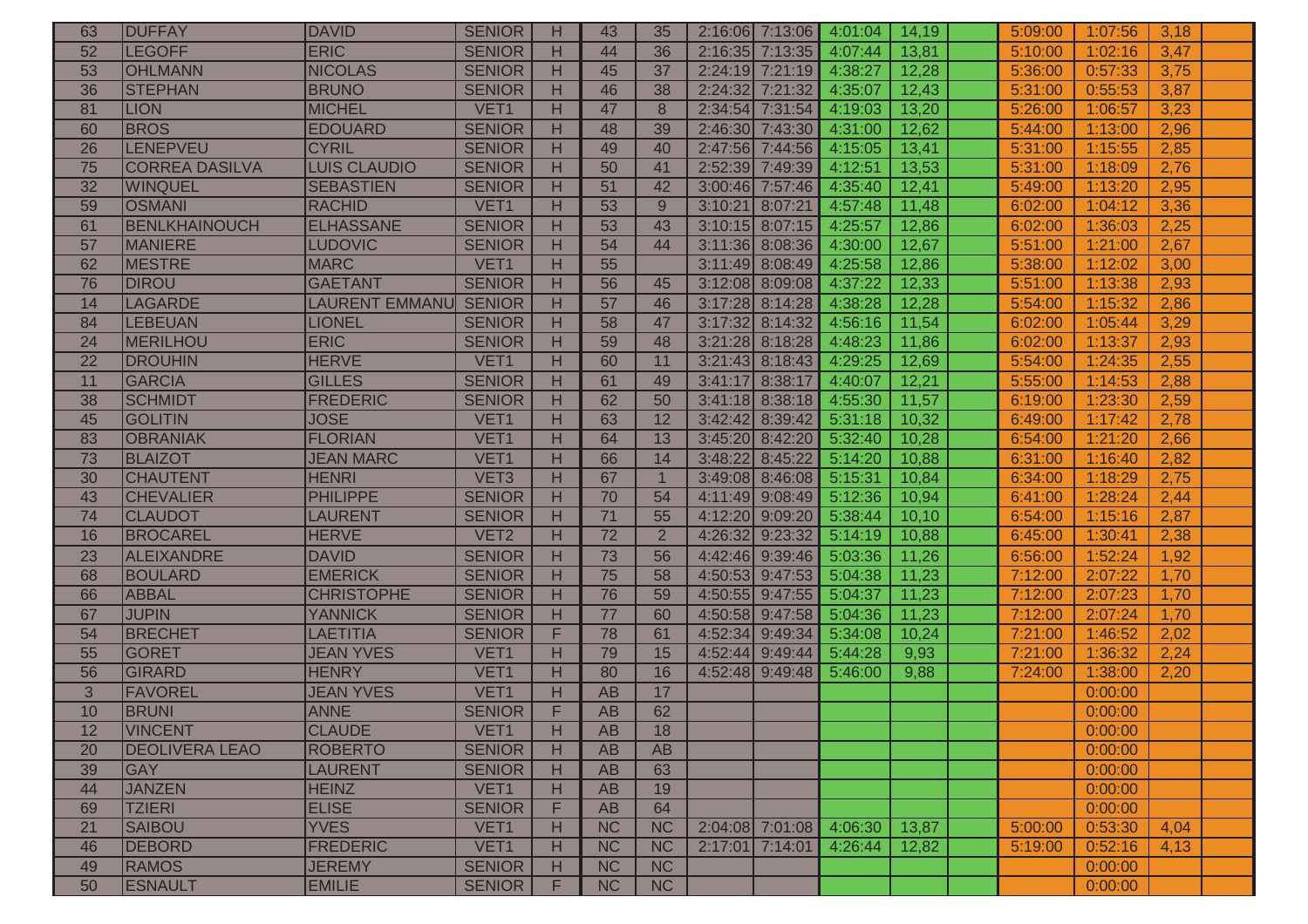| 86 | $\sim$ $\sim$ $\sim$ $\sim$<br>GINI<br>I IVI <i>I</i> | <b>HERINE</b> | <b>ENIOR</b> | <b>NC</b> | $\sqrt{1-\frac{1}{2}}$<br>NU. |  |  |  | 0:00:00           |  |
|----|-------------------------------------------------------|---------------|--------------|-----------|-------------------------------|--|--|--|-------------------|--|
|    |                                                       |               |              |           |                               |  |  |  | 0.0000<br>U.UU.UU |  |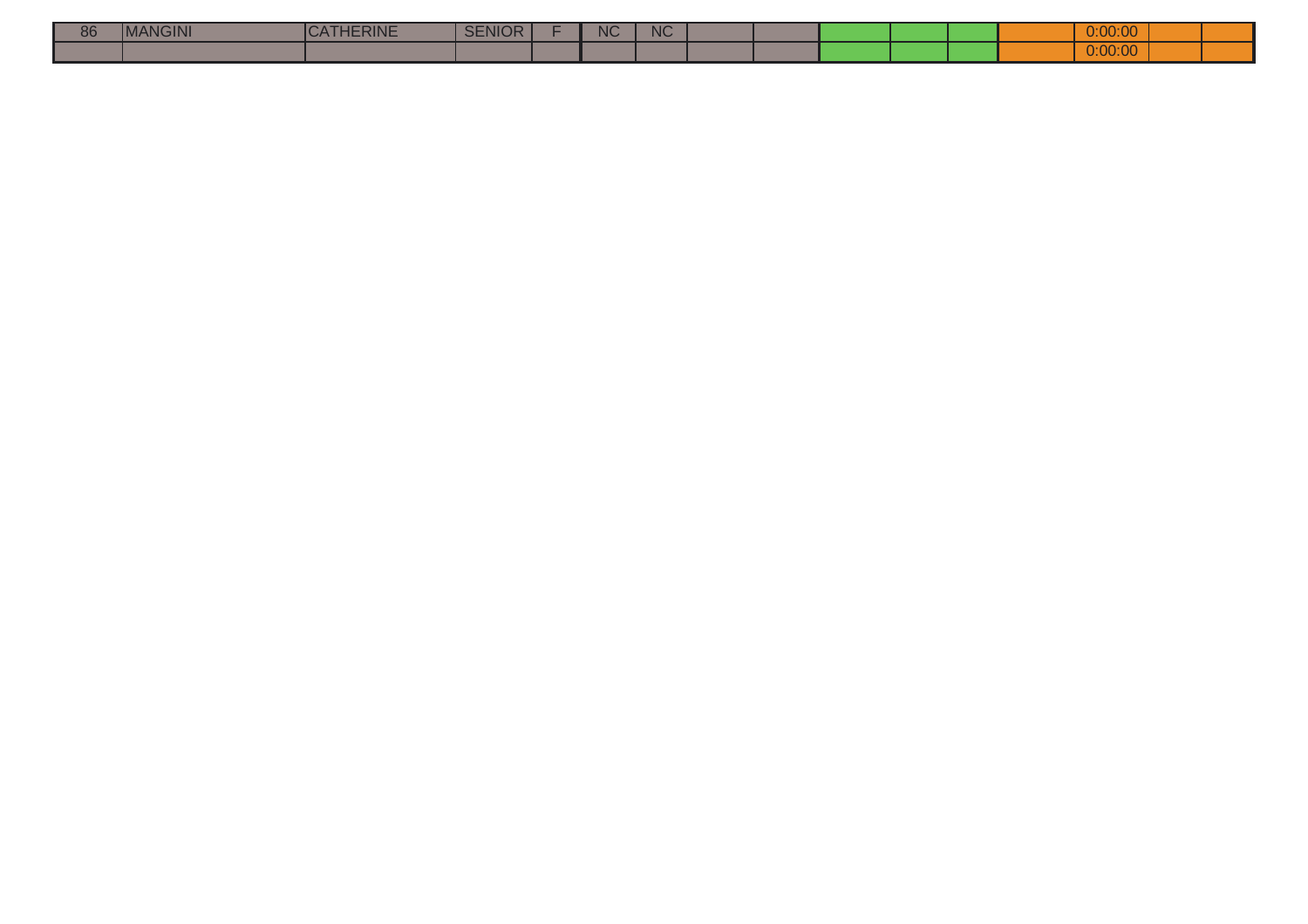|            | Càp camps 2 (PK5) |      |                | <b>Dernier tronçon (PK12)</b><br>Càp camps 3 (PK7,5) |            |      |                |            |            | <b>Total layon</b> |                |            |      |
|------------|-------------------|------|----------------|------------------------------------------------------|------------|------|----------------|------------|------------|--------------------|----------------|------------|------|
| <b>Tps</b> |                   | Vit. |                | <b>Tps</b>                                           |            | Vit. | Class.         | <b>Tps</b> |            | Vit.               | Class.         |            | Vit. |
| cumulé     | <b>Tps</b>        | moy. | prov.          | cumulé                                               | <b>Tps</b> | moy. | prov.          | cumulé     | <b>Tps</b> | moy.               | géné.          | <b>Tps</b> | moy. |
| 4:04:00    | 0:17:00           | 4,94 | $\overline{2}$ | 4:32:00                                              | 0:28:00    | 5,36 | $\mathbf{1}$   | 4:57:00    | 0:25:00    | 10,80              | $\mathbf{1}$   | 1:53:49    | 6,33 |
| 4:04:00    | 0:17:00           | 4,94 | $\overline{2}$ | 4:35:00                                              | 0:31:00    | 4,84 | $\overline{2}$ | 5:02:03    | 0:27:03    | 9,98               | 2              | 2:02:33    | 5,88 |
| 4:01:00    | 0:23:00           | 3,65 | $\mathbf{1}$   | 4:35:00                                              | 0:34:00    | 4,41 | $\overline{2}$ | 5:04:14    | 0:29:14    | 9,24               | 3              | 2:06:10    | 5,71 |
| 4:11:00    | 0:19:00           | 4,42 | 4              | 4:43:00                                              | 0:32:00    | 4,69 | 4              | 5:12:29    | 0:29:29    | 9,16               | 4              | 2:00:14    | 5,99 |
| 4:32:00    | 0:22:00           | 3,82 | 6              | 5:08:00                                              | 0:36:00    | 4,17 | 5              | 5:39:15    | 0:31:15    | 8,64               | 5              | 2:16:43    | 5,27 |
| 4:35:00    | 0:22:00           | 3,82 | 8              | 5:13:00                                              | 0:38:00    | 3,95 | 8              | 5:43:02    | 0:30:02    | 8,99               | 6              | 2:18:20    | 5,20 |
| 4:34:00    | 0:22:00           | 3,82 | $\overline{7}$ | 5:12:48                                              | 0:38:48    | 3,87 | $\overline{7}$ | 5:48:16    | 0:35:28    | 7,61               | $\overline{7}$ | 2:26:22    | 4,92 |
| 4:42:00    | 0:19:00           | 4,42 | 9              | 5:20:00                                              | 0:38:00    | 3,95 | 9              | 5:49:34    | 0:29:34    | 9,13               | 8              | 2:16:44    | 5,27 |
| 4:30:00    | 0:24:00           | 3,50 | 5              | 5:12:00                                              | 0:42:00    | 3,57 | 6              | 5:52:30    | 0:40:30    | 6,67               | 9              | 2:38:37    | 4,54 |
| 4:45:00    | 0:21:00           | 4,00 | 10             | 5:22:00                                              | 0:37:00    | 4,05 | 10             | 5:55:59    | 0:33:59    | 7,95               | 10             | 2:14:18    | 5,36 |
| 4:47:00    | 0:20:00           | 4,20 | 12             | 5:25:00                                              | 0:38:00    | 3,95 | 11             | 5:58:01    | 0:33:01    | 8,18               | 11             | 2:12:21    | 5,44 |
| 4:52:00    | 0:18:00           | 4,67 | 14             | 5:27:00                                              | 0:35:00    | 4,29 | 12             | 5:59:00    | 0:32:00    | 8,44               | 12             | 2:08:25    | 5,61 |
| 4:50:00    | 0:23:00           | 3,65 | 13             | 5:27:00                                              | 0:37:00    | 4,05 | 12             | 6:01:25    | 0:34:25    | 7,85               | 13             | 2:24:05    | 5,00 |
| 4:54:00    | 0:20:00           | 4,20 | 15             | inconnu                                              |            |      | 13             | 6:05:32    |            |                    | 14             | 2:16:23    | 5,28 |
| 4:55:00    | 0:23:00           | 3,65 | 16             | 5:33:00                                              | 0:38:00    | 3,95 | 15             | 6:08:12    | 0:35:12    | 7,67               | 15             | 2:31:28    | 4,75 |
| 5:05:00    | 0:18:00           | 4,67 |                | 5:39:00                                              | 0:34:00    | 4,41 | 17             | 6:10:09    | 0:31:09    | 8,67               | 16             | 2:02:21    | 5,88 |
| 4:44:00    | 0:25:00           | 3,36 | $9\,$          | 5:32:00                                              | 0:48:00    | 3,13 | 14             | 6:12:16    | 0:40:16    | 6,71               | 17             | 2:48:09    | 4,28 |
| 5:04:00    | 0:21:00           | 4,00 |                | 5:43:00                                              | 0:39:00    | 3,85 | 18             | 6:15:02    | 0:32:02    | 8,43               | 18             | 2:17:38    | 5,23 |
| 5:07:00    | 0:23:00           | 3,65 |                | 5:45:00                                              | 0:38:00    | 3,95 | 19             | 6:18:06    | 0:33:06    | 8,16               | 19             | 2:20:29    | 5,13 |
| 4:45:00    | 0:26:00           | 3,23 | 10             | 5:33:00                                              | 0:48:00    | 3,13 | 15             | 6:18:35    | 0:45:35    | 5,92               | 20             | 2:54:42    | 4,12 |
| 5:09:00    | 0:22:00           | 3,82 |                | 5:51:00                                              | 0:42:00    | 3,57 |                | 6:19:54    | 0:28:54    | 9,34               | 21             | 2:23:47    | 5,01 |
| 5:16:00    | 0:25:00           | 3,36 |                | 5:56:00                                              | 0:40:00    | 3,75 |                | 6:29:19    | 0:33:19    | 8,10               | 22             | 2:23:11    | 5,03 |
| 4:58:00    | 0:26:00           | 3,23 |                | 5:46:00                                              | 0:48:00    | 3,13 |                | 6:30:22    | 0:44:22    | 6,09               | 23             | 2:57:54    | 4,05 |
| 5:16:00    | 0:25:00           | 3,36 |                | 5:57:00                                              | 0:41:00    | 3,66 |                | 6:33:42    | 0:36:42    | 7,36               | 24             | 2:32:40    | 4,72 |
| 5:14:00    | 0:26:00           | 3,23 |                | 6:01:00                                              | 0:47:00    | 3,19 |                | 6:39:58    | 0:38:58    | 6,93               | 25             | 2:48:57    | 4,26 |
| 5:20:00    | 0:31:00           | 2,71 |                | 6:03:00                                              | 0:43:00    | 3,49 |                | 6:41:06    | 0:38:06    | 7,09               | 26             | 2:44:12    | 4,38 |
| 5:22:00    | 0:15:00           | 5,60 |                | 6:09:00                                              | 0:47:00    | 3,19 |                | 6:45:53    | 0:36:53    | 7,32               | 27             | 2:15:53    | 5,30 |
| 5:29:00    | 0:22:00           | 3,82 |                | 6:09:50                                              | 0:40:50    | 3,67 |                | 6:46:09    | 0:36:19    | 7,43               | 28             | 2:38:58    | 4,53 |
| 5:34:00    | 0:27:00           | 3,11 |                | 6:17:00                                              | 0:43:00    | 3,49 |                | 6:53:10    | 0:36:10    | 7,47               | 29             | 2:47:01    | 4,31 |
| 5:35:00    | 0:26:00           | 3,23 |                | 6:19:00                                              | 0:44:00    | 3,41 |                | 6:54:47    | 0:35:47    | 7,55               | 30             | 2:42:56    | 4,42 |
| 5:33:00    | 0:23:00           | 3,65 |                | 6:17:40                                              | 0:44:40    | 3,36 |                | 6:54:53    | 0:37:13    | 7,25               | 31             | 2:50:55    | 4,21 |
| 5:43:00    | 0:24:00           | 3,50 |                | 6:25:00                                              | 0:42:00    | 3,57 |                | 6:55:07    | 0:30:07    | 8,97               | 32             | 2:22:17    | 5,06 |
| 5:26:00    | 0:34:00           | 2,47 |                | 6:14:00                                              | 0:48:00    | 3,13 |                | 6:55:50    | 0:41:50    | 6,45               | 33             | 3:01:50    | 3,96 |
| 5:34:00    | 0:25:00           | 3,36 |                | 6:18:00                                              | 0:44:00    | 3,41 |                | 6:56:56    | 0:38:56    | 6,93               | 34             | 2:46:03    | 4,34 |
| 5:39:00    | 0:26:00           | 3,23 |                | 6:22:00                                              | 0:43:00    | 3,49 |                | 6:59:35    | 0:37:35    | 7,18               | 35             | 2:40:33    | 4,48 |
| 5:39:00    | 0:32:00           | 2,62 |                | 6:22:00                                              | 0:43:00    | 3,49 |                | 6:59:48    | 0:37:48    | 7,14               | 36             | 2:54:32    | 4,13 |
| 5:20:00    | 0:30:00           | 2,80 |                | 6:12:00                                              | 0:52:00    | 2,88 |                | 7:07:02    | 0:55:02    | 4,91               | 37             | 3:22:09    | 3,56 |
| 5:47:00    | 0:26:00           | 3,23 |                | 6:33:00                                              | 0:46:00    | 3,26 |                | 7:09:56    | 0:36:56    | 7,31               | 38             | 2:58:47    | 4,03 |
| 5:45:00    | 0:27:00           | 3,11 |                | 6:31:00                                              | 0:46:00    | 3,26 |                | 7:10:48    | 0:39:48    | 6,78               | 39             | 2:58:56    | 4,02 |
| 5:42:00    | 0:29:00           | 2,90 |                | 6:31:00                                              | 0:49:00    | 3,06 |                | 7:12:20    | 0:41:20    | 6,53               | 40             | 3:02:29    | 3,95 |
| 5:42:00    | 0:29:00           | 2,90 |                | 6:31:00                                              | 0:49:00    | 3,06 |                | 7:12:36    | 0:41:36    | 6,49               | 41             | 3:07:37    | 3,84 |
| 5:40:00    | 0:28:00           | 3,00 |                | 6:28:00                                              | 0:48:00    | 3,13 |                | 7:12:59    | 0:44:59    | 6,00               | 42             | 3:01:23    | 3,97 |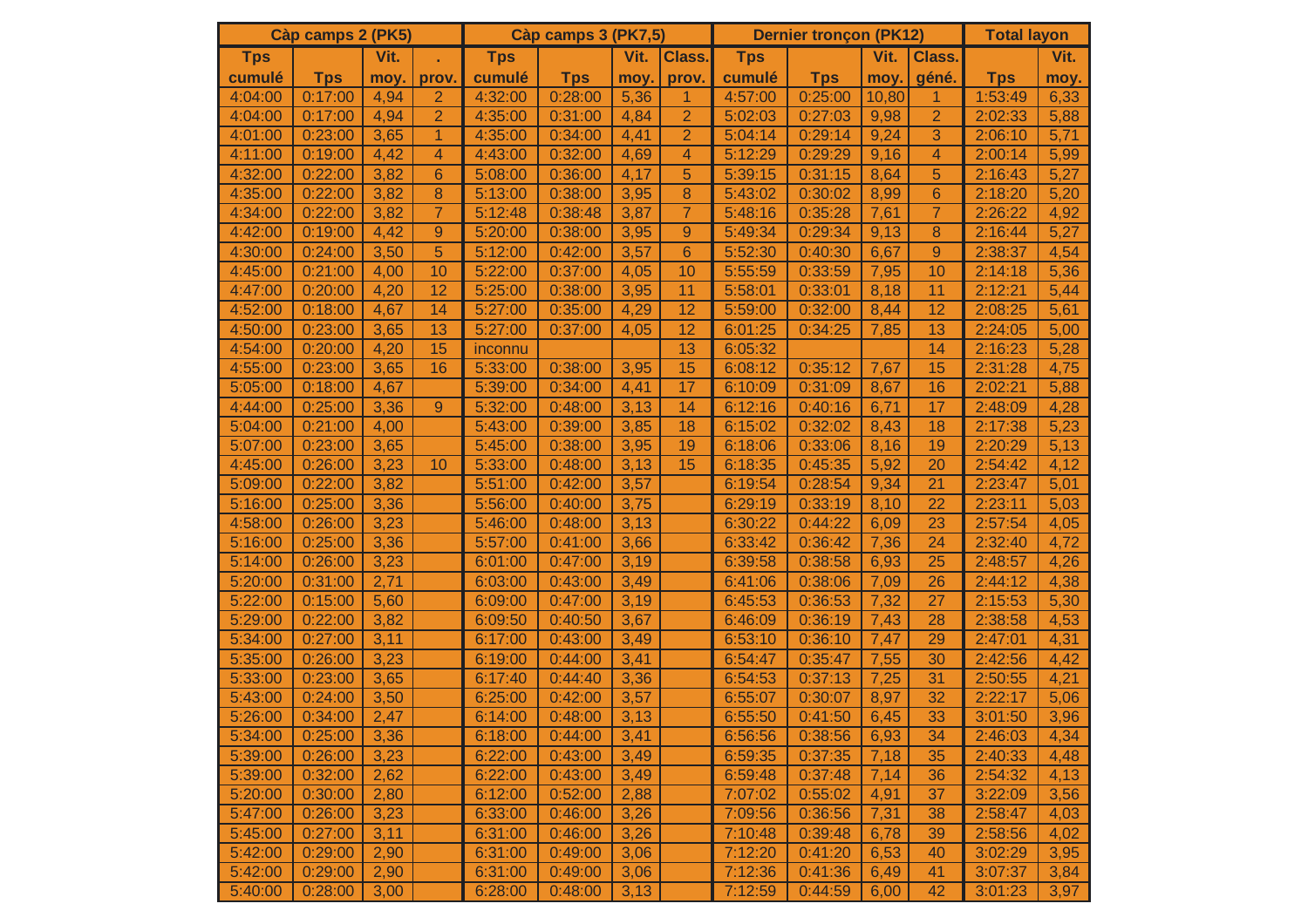| 5:39:00 | 0:30:00 | 2,80 | 6:31:00 | 0:52:00  | 2,88    | 7:13:06 | 0:42:06 | 6,41 | 43        | 3:12:02 | 3,75 |
|---------|---------|------|---------|----------|---------|---------|---------|------|-----------|---------|------|
| 5:41:00 | 0:31:00 | 2,71 | 6:32:00 | 0:51:00  | 2,94    | 7:13:35 | 0:41:35 | 6,49 | 44        | 3:05:51 | 3,87 |
| 6:00:00 | 0:24:00 | 3,50 | 6:45:00 | 0:45:00  | 3,33    | 7:21:19 | 0:36:19 | 7,43 | 45        | 2:42:52 | 4,42 |
| 6:00:00 | 0:29:00 | 2,90 | 6:47:00 | 0:47:00  | 3,19    | 7:21:32 | 0:34:32 | 7,82 | 46        | 2:46:25 | 4,33 |
| 5:53:00 | 0:27:00 | 3,11 | 6:45:00 | 0:52:00  | 2,88    | 7:31:54 | 0:46:54 | 5,76 | 47        | 3:12:51 | 3,73 |
| 6:16:00 | 0:32:00 | 2,62 | 7:03:00 | 0:47:00  | 3,19    | 7:43:30 | 0:40:30 | 6,67 | 48        | 3:12:30 | 3,74 |
| 6:01:00 | 0:30:00 | 2,80 | 6:56:00 | 0:55:00  | 2,73    | 7:44:56 | 0:48:56 | 5,52 | 49        | 3:29:51 | 3,43 |
| 6:03:00 | 0:32:00 | 2,63 | 6:51:00 | 0:48:00  | 3,13    | 7:49:39 | 0:58:39 | 4,60 | 50        | 3:36:48 | 3,32 |
| 6:18:00 | 0:29:00 | 2,90 | 6:31:00 | 0:13:00  | 11,54   | 7:57:46 | 1:26:46 | 3,11 | 51        | 3:22:06 | 3,56 |
| 6:35:00 | 0:33:00 | 2,55 | 7:26:00 | 0:51:00  | 2,94    | 8:07:21 | 0:41:21 | 6,53 | 53        | 3:09:33 | 3,80 |
| 6:36:00 | 0:34:00 | 2,47 |         | ######## | $-0,38$ | 8:07:15 | 8:07:15 | 0,55 | 53        | 3:41:18 | 3,25 |
| 5:29:00 |         |      | 7:17:00 | 1:48:00  | 1,39    | 8:08:36 | 0:51:36 | 5,23 | 54        | 3:38:36 | 3,29 |
| 6:11:00 | 0:33:00 | 2,55 | 7:11:00 | 1:00:00  | 2,50    | 8:08:49 | 0:57:49 | 4,67 | 55        | 3:42:51 | 3,23 |
| 6:22:00 | 0:31:00 | 2,71 | 7:18:00 | 0:56:00  | 2,68    | 8:09:08 | 0:51:08 | 5,28 | 56        | 3:31:46 | 3,40 |
| 6:26:00 | 0:32:00 | 2,63 | 7:23:00 | 0:57:00  | 2,63    | 8:14:28 | 0:51:28 | 5,25 | 57        | 3:36:00 | 3,33 |
| 6:36:00 | 0:34:00 | 2,47 | 7:26:00 | 0:50:00  | 3,00    | 8:14:32 | 0:48:32 | 5,56 | 58        | 3:18:16 | 3,63 |
| 6:36:00 | 0:34:00 | 2,47 | 7:30:00 | 0:54:00  | 2,78    | 8:18:28 | 0:48:28 | 5,57 | 59        | 3:30:05 | 3,43 |
| 6:26:00 | 0:32:00 | 2,63 | 7:25:00 | 0:59:00  | 2,54    | 8:18:43 | 0:53:43 | 5,03 | 60        | 3:49:18 | 3,14 |
| 6:30:00 | 0:35:00 | 2,40 | 7:38:00 | 1:08:00  | 2,21    | 8:38:17 | 1:00:17 | 4,48 | 61        | 3:58:10 | 3,02 |
| 6:51:00 | 0:32:00 | 2,63 | 7:57:00 | 1:06:00  | 2,27    | 8:38:18 | 0:41:18 | 6,54 | 62        | 3:42:48 | 3,23 |
| 7:17:00 | 0:28:00 | 3,00 | 8:02:00 | 0:45:00  | 3,33    | 8:39:42 | 0:37:42 | 7,16 | 63        | 3:08:24 | 3,82 |
| 7:19:00 | 0:25:00 | 3,36 | 8:04:00 | 0:45:00  | 3,33    | 8:42:20 | 0:38:20 | 7,04 | 64        | 3:09:40 | 3,80 |
| 7:04:00 | 0:33:00 | 2,55 | 8:01:00 | 0:57:00  | 2,63    | 8:45:22 | 0:44:22 | 6,09 | 66        | 3:31:02 | 3,41 |
| 7:05:00 | 0:31:00 | 2,71 | 8:02:00 | 0:57:00  | 2,63    | 8:46:08 | 0:44:08 | 6,12 | 67        | 3:30:37 | 3,42 |
| 7:14:00 | 0:33:00 | 2,55 | 8:13:00 | 0:59:00  | 2,54    | 9:08:49 | 0:55:49 | 4,84 | 70        | 3:56:13 | 3,05 |
| 7:24:00 | 0:30:00 | 2,80 | 8:18:00 | 0:54:00  | 2,78    | 9:09:20 | 0:51:20 | 5,26 | 71        | 3:30:36 | 3,42 |
| 7:21:00 | 0:36:00 | 2,33 | 8:26:00 | 1:05:00  | 2,31    | 9:23:32 | 0:57:32 | 4,69 | 72        | 4:09:13 | 2,89 |
| 7:37:00 | 0:41:00 | 2,05 | 8:40:00 | 1:03:00  | 2,38    | 9:39:46 | 0:59:46 | 4,52 | 73        | 4:36:10 | 2,61 |
| 7:52:00 | 0:40:00 | 2,10 | 8:53:00 | 1:01:00  | 2,46    | 9:47:53 | 0:54:53 | 4,92 | 75        | 4:43:15 | 2,54 |
| 7:52:00 | 0:40:00 | 2,10 | 8:53:00 | 1:01:00  | 2,46    | 9:47:55 | 0:54:55 | 4,92 | 76        | 4:43:18 | 2,54 |
| 7:52:00 | 0:40:00 | 2,10 | 8:53:00 | 1:01:00  | 2,46    | 9:47:58 | 0:54:58 | 4,91 | 77        | 4:43:22 | 2,54 |
| 7:56:00 | 0:35:00 | 2,40 | 8:54:00 | 0:58:00  | 2,59    | 9:49:34 | 0:55:34 | 4,86 | 78        | 4:15:26 | 2,82 |
| 7:56:00 | 0:35:00 | 2,40 | 8:54:00 | 0:58:00  | 2,59    | 9:49:44 | 0:55:44 | 4,84 | 79        | 4:05:16 | 2,94 |
| 8:01:00 | 0:37:00 | 2,27 | 8:55:00 | 0:54:00  | 2,78    | 9:49:48 | 0:54:48 | 4,93 | 80        | 4:03:48 | 2,95 |
|         |         |      |         | 0:00:00  |         |         | 0:00:00 |      | <b>AB</b> | 0:00:00 |      |
|         |         |      |         | 0:00:00  |         |         | 0:00:00 |      | AB        | 0:00:00 |      |
|         |         |      |         | 0:00:00  |         |         | 0:00:00 |      | <b>AB</b> | 0:00:00 |      |
|         |         |      |         | 0:00:00  |         |         | 0:00:00 |      | AB        | 0:00:00 |      |
|         |         |      |         | 0:00:00  |         |         | 0:00:00 |      | <b>AB</b> | 0:00:00 |      |
|         |         |      |         | 0:00:00  |         |         | 0:00:00 |      | AB        | 0:00:00 |      |
|         |         |      |         | 0:00:00  |         |         | 0:00:00 |      | AB        | 0:00:00 |      |
| 5:27:00 | 0:27:00 | 3,11 | 6:12:00 | 0:45:00  | 3,33    | 7:01:08 | 0:49:08 | 5,50 | NC        | 2:54:38 | 4,12 |
| 5:43:00 | 0:24:00 | 3,50 | 6:32:00 | 0:49:00  | 3,06    | 7:14:01 | 0:42:01 | 6,43 | <b>NC</b> | 2:47:17 | 4,30 |
|         |         |      |         | 0:00:00  |         |         | 0:00:00 |      | NC        | 0:00:00 |      |
|         |         |      |         | 0:00:00  |         |         | 0:00:00 |      | NC        | 0:00:00 |      |